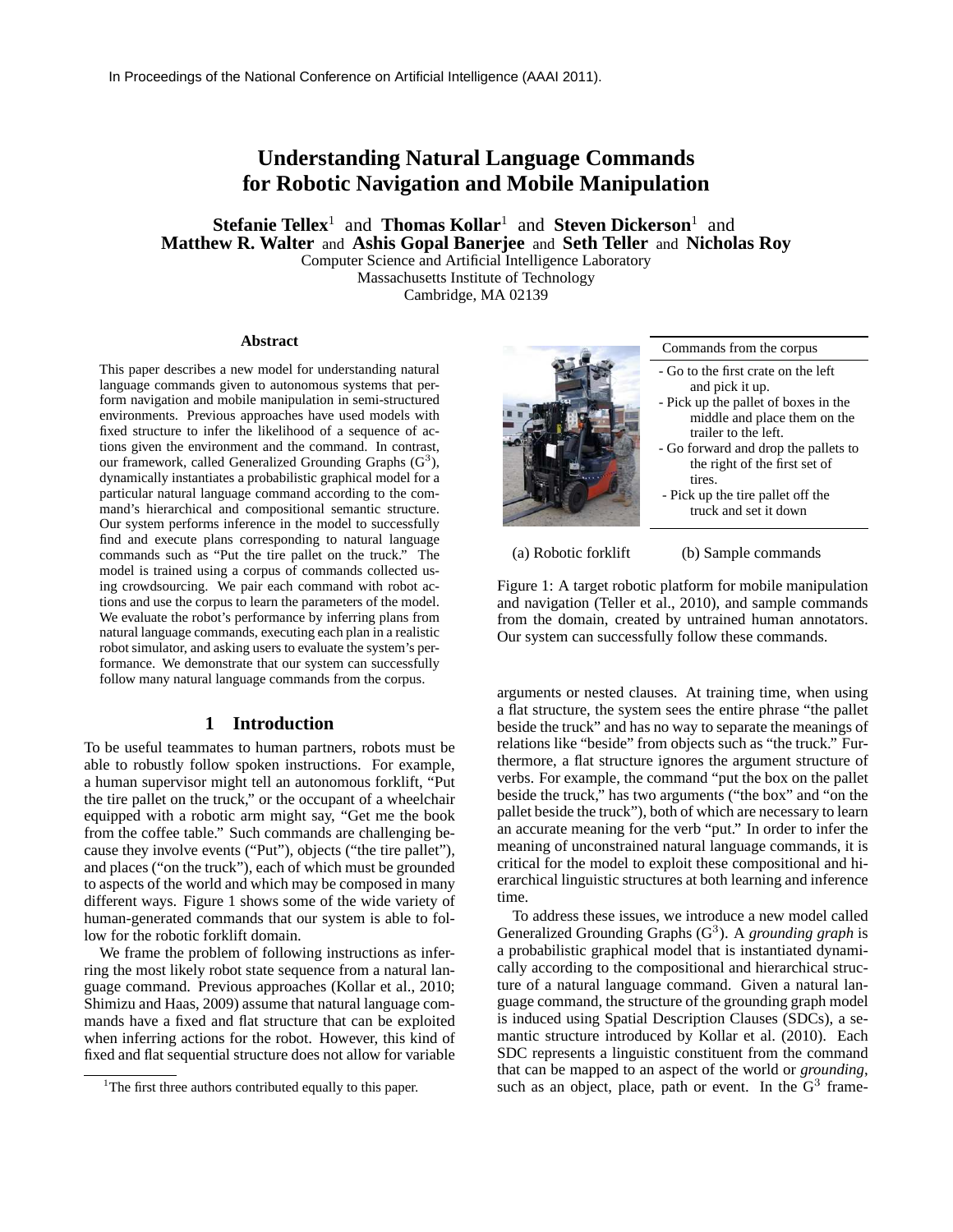work, the structure of each individual SDC and the random variables, nodes, and edges in the overall grounding graph depend on the specific words in the text.

The model is trained on a corpus of natural language commands paired with groundings for each part of the command, enabling the system to automatically learn meanings for words in the corpus, including complex verbs such as "put" and "take." We evaluate the system in the specific domain of natural language commands given to a robotic forklift, although our approach generalizes to any domain where linguistic constituents can be associated with specific actions and environmental features. Videos of example commands paired with inferred action sequences can be seen at http://spatial.csail.mit.edu/grounding.

### **2 Related Work**

Beginning with SHRDLU (Winograd, 1970), many systems have exploited the compositional structure of language to statically generate a plan corresponding to a natural language command (Dzifcak et al., 2009; Hsiao et al., 2008; MacMahon, Stankiewicz, and Kuipers, 2006; Skubic et al., 2004). Our work moves beyond this framework by defining a probabilistic graphical model according to the structure of the natural language command, inducing a distribution over plans and groundings. This approach enables the system to learn models for the meanings of words in the command and efficiently perform inference over many plans to find the best sequence of actions and groundings corresponding to each part of the command.

Others have used generative and discriminative models for understanding route instructions, but did not use the hierarchical nature of the language to understand mobile manipulation commands (Kollar et al., 2010; Matuszek, Fox, and Koscher, 2010; Vogel and Jurafsky, 2010). Shimizu and Haas (2009) use a flat, fixed action space to train a CRF that followed route instructions. Our approach, in contrast, interprets a grounding graph as a structured CRF, enabling the system to learn over a rich compositional action space.

The structure of SDCs builds on the work of Jackendoff (1983), Landau and Jackendoff (1993) and Talmy (2005), providing a computational instantiation of their formalisms. Katz (1988) devised ternary expressions to capture relations between words in a sentence. The SDC representation adds types for each clause, each of which induces a candidate space of groundings, as well as the ability to represent multiple landmark objects, making it straightforward to directly associate groundings with SDCs.

# **3 Approach**

Our system takes as input a natural language command and outputs a plan for the robot. In order to infer a correct plan, it must find a mapping between parts of the natural language command and corresponding groundings (objects, paths, and places) in the world. We formalize this mapping with a *grounding graph*, a probabilistic graphical model with random variables corresponding to groundings in the world. Each grounding is taken from a semantic map of the environment, which consists of a metric map with the location, shape and name of each object and place, along with a topology that defines the environment's connectivity. At the top level, the system infers a grounding corresponding to the entire command, which is then interpreted as a plan for the robot to execute.

More formally, we define  $\Gamma$  to be the set of all groundings  $\gamma_i$  for a given command. In order to allow for uncertainty in candidate groundings, we introduce binary correspondence variables  $\Phi$ ; each  $\phi_i \in \Phi$  is true if  $\gamma_i \in \Gamma$  is correctly mapped to part of the natural language command, and false otherwise. Then we want to maximize the conditional distribution:

$$
\underset{\Gamma}{\operatorname{argmax}} \ p(\Phi = True | \text{command}, \Gamma) \tag{1}
$$

This optimization is different from conventional CRF inference, where the goal is to infer the most likely hidden labels Φ. Although our setting is discriminative, we fix the correspondence variables  $\Phi$  and search over features induced by  $\Gamma$ to find the most likely grounding. By formulating the problem in this way, we are able to perform domain-independent learning and inference.

# **3.1 Spatial Description Clauses**

The factorization of the distribution in Equation 1 is defined according to the grounding graph constructed for a natural language command. To construct a probabilistic model according to the linguistic structure of the command, we decompose a natural language command into a hierarchy of Spatial Description Clauses or SDCs (Kollar et al., 2010). Each SDC corresponds to a constituent of the linguistic input and consists of a *figure* f, a *relation* r, and a variable number of *landmarks*  $l_i$ . A general natural language command is represented as a tree of SDCs. SDCs for the command "Put the tire pallet on the truck" appear in Figure 2a, and "Go to the pallet on the truck" in Figure 3a. Leaf SDCs in the tree contain only text in the figure field, such as "the tire pallet." Internal SDCs have other fields populated, such as "the tire pallet on the truck." The figure and landmark fields of internal SDCs are always themselves SDCs. The text in fields of an SDC does not have to be contiguous. For phrasal verbs such as "Put the tire pallet down," the relation field contains "Put down," and the landmark field is "the tire pallet."

Kollar et al. (2010) introduced SDCs and used them to define a probabilistic model that factors according to the sequential structure of language. Here we change the formalism slightly to collapse the verb and spatial relation fields into a single relation and exploit the hierarchical structure of SDCs in the factorization of the model.

The system infers groundings in the world corresponding to each SDC. To structure the search for groundings and limit the size of the search space, we follow Jackendoff (1983) and assign a type to each SDC:

- **EVENT** An action sequence that takes place (or should take place) in the world (e.g. "Move the tire pallet").
- **OBJECT** A thing in the world. This category includes people and the robot as well as physical objects (e.g. "Forklift," "the tire pallet," "the truck," "the person").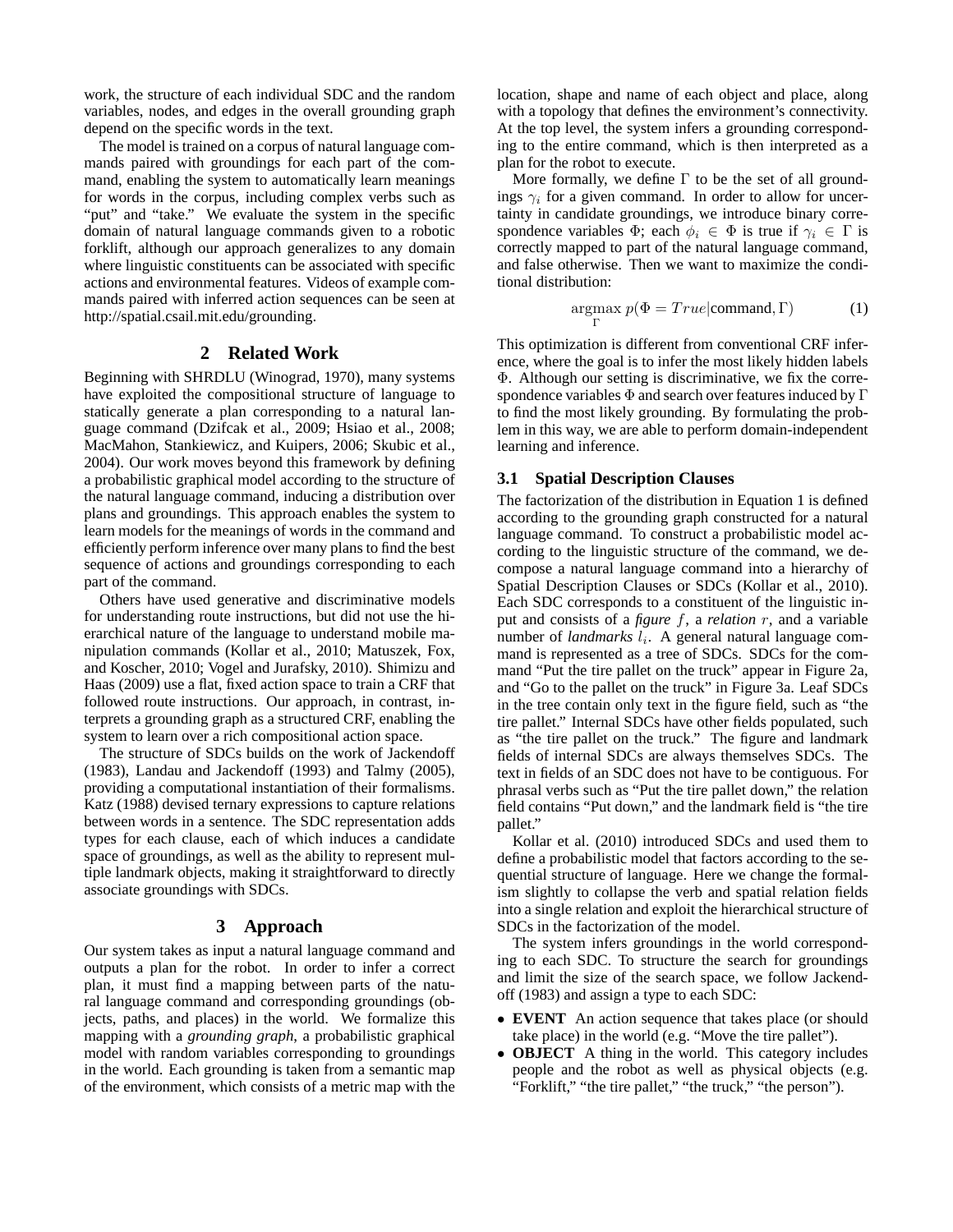$$
EVENT_1(r = \text{Put},
$$
  
\n
$$
l = OBJ_2(f = \text{the pellet}),
$$
  
\n
$$
l2 = PLACE_3(r = \text{on},
$$
  
\n
$$
l = OBJ_4(f = \text{the truck}))
$$

(a) SDC tree



(b) Induced model

Figure 2: (a) SDC tree for "Put the pallet on the truck." (b) Induced graphical model and factorization.

- **PLACE** A place in the world (e.g. "on the truck," or "next" to the tire pallet").
- **PATH** A path or path fragment through the world (e.g. "past the truck," or "toward receiving").

Each EVENT and PATH SDC contains a relation with one or more core arguments. Since almost all relations (e.g. verbs) take two or fewer core arguments, we use at most two landmark fields  $l_1$  and  $l_2$  for the rest of the paper. We have built an automatic SDC extractor that uses the Stanford dependencies, which are extracted using the Stanford Parser (de Marneffe, MacCartney, and Manning, 2006).

#### **3.2 Generalized Grounding Graphs**

We present an algorithm for constructing a grounding graph according to the linguistic structure defined by a tree of SDCs. The induced grounding graph for a given command is a bipartite factor graph corresponding to a factorization of the distribution from Equation 1 with factors  $\Psi_i$  and normalization constant Z:

$$
p(\Phi|\text{commands}, \Gamma) = p(\Phi|\text{SDCs}, \Gamma) \tag{2}
$$

$$
=\frac{1}{Z}\prod_{i}\Psi_{i}(\phi_{i}, \text{SDC}_{i}, \Gamma)
$$
 (3)

The graph has two types of nodes: random variables and factors. First we define the following random variables:

•  $\phi_i$  True if the grounding  $\gamma_i$  corresponds to  $i^{th}$  SDC, and false otherwise.



(a) SDC tree



(b) Induced model

Figure 3: (a) SDC tree for "Go to the pallet on the truck." (b) A different induced factor graph from Figure 2. Structural differences between the two models are highlighted in gray.

- $\lambda_i^f$  The words of the figure field of the  $i^{th}$  SDC.
- $\lambda_i^r$  The words of the relation field of the  $i^{th}$  SDC.
- $\lambda_i^{i_1}, \lambda_i^{i_2}$  The words of the first and second landmark fields of the  $i^{th}$  SDC; if non-empty, always a child SDC.
- $\gamma_i^f, \gamma_i^{l1}, \gamma_i^{l2} \in \Gamma$  The groundings associated with the corresponding field(s) of the  $i^{th}$  SDC: the state sequence of the robot (or an object), or a location in the semantic map.

For a phrase such as "the pallet on the truck,"  $\lambda_i^r$  is the word "on," and  $\gamma_i^f$  and  $\gamma_i^{l_1}$  correspond to objects in the world, represented as a location, a bounding box, and a list of labels.  $\phi_i$  would be true if the induced features between  $\gamma_i^f$  and  $\gamma_i^{l1}$  correspond to "on," and false otherwise.

Each random variable connects to one or more factor nodes,  $\Psi_i$ . Graphically, there is an edge between a variable and a factor if the factor takes that variable as an argument. The specific factors created depend on the structure of the SDC tree. The factors  $\Psi$  fall into two types:

- $\Psi(\phi_i, \lambda_i^f, \gamma_i)$  for leaf SDCs. i
- $\Psi(\phi_i, \lambda_i^r, \gamma_i^f, \gamma_i^{l1})$  or  $\Psi(\phi_i, \lambda_i^r, \gamma_i^f, \gamma_i^{l1}, \gamma_i^{l2})$  for internal SDCs.

Leaf SDCs contain only  $\lambda_i^f$  and a grounding  $\gamma_i^f$ . For example, the phrase "the truck" is a leaf SDC that generates the subgraph in Figure 3 containing variables  $\gamma_5$ ,  $\phi_5$  and  $\lambda_5^f$ . The value of  $\gamma_5$  is an object in the world, and  $\phi_5$  is true if the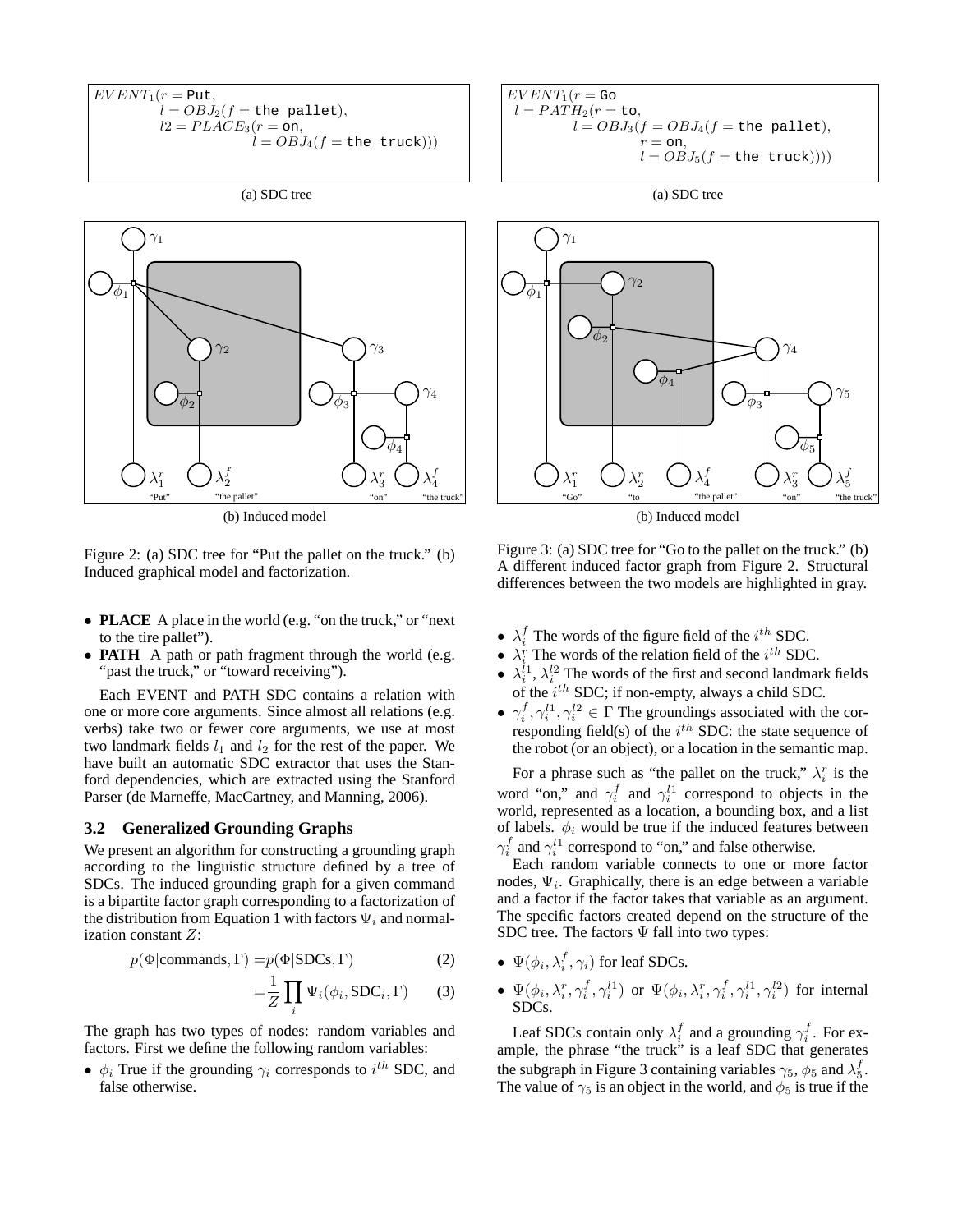object corresponds to the words "the truck" and false otherwise (for example, if  $\gamma_5$  was a pallet).

An internal SDC has text in the relation field and SDCs in the figure and landmark fields. For these SDCs,  $\phi_i$  depends on the text of the relation field, and the groundings (rather than the text) of the figure and landmark fields. For example, "the pallet on the truck" is an internal SDC, with a corresponding grounding that is a place in the world. This SDC generates the subgraph in Figure 3 containing the variables  $\gamma_4$ ,  $\gamma_5$ ,  $\phi_3$ , and  $\lambda_3^r$ .  $\phi_3$  is true if  $\gamma_4$  is "on"  $\gamma_5$ , and false otherwise.

Figures 2 and 3 show the SDC trees and induced grounding graphs for two similar commands: "Put the pallet on the truck" and "Go to the pallet on the truck." In the first case, "Put" is a two-argument verb that takes an OBJECT and a PLACE. The model in Figure 2b connects the grounding  $\gamma_3$ for "on the truck" directly to the factor for "Put." In the second case, "on the truck" modifies "the pallet." For this reason, the grounding  $\gamma_4$  for "on the truck" is connected to "the pallet." The differences between the two models are highlighted in gray.

In this paper we use generalized grounding graphs to define a discriminative model in order to train the model from a large corpus of data. However, the same graphical formalism can also be used to define factors for a generative graphical model, or even a constraint network that does not take a probabilistic approach at all. For example, the generative model described in Kollar et al. (2010) for following route instructions is a special case of this more general framework.

We model the distribution in Equation 2 as a conditional random field in which each potential function  $\Psi$  takes the following form (Lafferty, McCallum, and Pereira, 2001):

$$
\Psi_i(\phi_i, \text{SDC}_i, \Gamma) = \exp\left(\sum_k \mu_k s_k(\phi_i, \text{SDC}_i, \Gamma)\right) \quad (4)
$$

Here,  $s_k$  are feature functions that take as input the binary correspondence variable, an SDC and a set of groundings and output a binary decision. The  $\mu_k$  are the weights corresponding to the output of a particular feature function.

At training time, we observe SDCs, their corresponding groundings Γ, and the output variable Φ. In order to learn the parameters  $\mu_k$  that maximize the likelihood of the training dataset, we compute the gradient, and use the Mallet toolkit (McCallum, 2002) to optimize the parameters of the model via gradient descent with L-BFGS (Andrew and Gao, 2007). When inferring a plan, we optimize over  $\Gamma$  by fixing Φ and the SDCs as in Equation 1.

#### **3.3 Features**

To train the model, the system extracts binary features  $s_k$  for each factor  $\Psi_i$ . These features correspond to the degree to which each  $\Gamma$  correctly grounds  $SDC_i$ . For a relation such as "on," a natural feature is whether the the landmark grounding supports the figure grounding. However, the feature  $\text{supports}(\gamma_i^f, \gamma_i^l)$  alone is not enough to enable the model to learn that "on" corresponds to  $\textit{supports}(\gamma_i^f, \gamma_i^l)$ . Instead we need a feature that also takes into account the word "on:"

$$
supports(\gamma_i^f, \gamma_i^l) \land (\text{``on''} \in \lambda_i^r)
$$
 (5)

More generally, we implemented a set of base features involving geometric relations between the  $\gamma_i$ . Then to compute features  $s_k$  we generate the Cartesian product of the base features with the presence of words in the corresponding fields of the SDC. A second problem is that many natural features between geometric objects are continuous rather than binary valued. For example, for the relation "next to," one feature is the normalized distance between  $\gamma_i^f$  and  $\gamma_i^l$ . To solve this problem, we discretize continuous features into uniform bins. We use 49 base features for leaf OBJECT and PATH SDCs, 56 base features for internal OBJECT and PATH SDCs, 112 base features for EVENT SDCs and 47 base features for PATH SDCs. This translates to 147,274 binary features after the Cartesian product with words and discretization.

For OBJECTs and PLACEs, geometric features correspond to relations between two three-dimensional boxes in the world. All continuous features are first normalized so they are scale-invariant, then discretized to be a set of binary features. Examples include

- $\text{supports}(\gamma_i^f, \gamma_i^l)$ . For "on" and "pick up."
- $distance(\gamma_i^f, \gamma_i^l)$ . For "near" and "by."
- $avs(\gamma_i^f, \gamma_i^l)$ . For "in front of" and "to the left of." Attention Vector Sum or AVS (Regier and Carlson, 2001) measures the degree to which relations like "in front of" or "to the left of" are true for particular groundings.

In order to compute features for relations like "to the left" or "to the right," the system needs to compute a *frame of reference*, or the orientation of a coordinate system. We compute these features for frames of reference in all four cardinal directions at the agent's starting orientation, the agent's ending orientation, and the agent's average orientation during the action sequence.

For PATH and EVENT SDCs, groundings correspond to the location and trajectory of the robot and any objects it manipulates over time. Base features are computed with respect to the entire motion trajectory of a three-dimensional object through space. Examples include:

- The displacement of a path toward or away from a ground object.
- The average distance of a path from a ground object.

We also use the complete set of features described in Tellex (2010). Finally, we compute the same set of features as for OBJECTs and PLACEs using the state at the beginning of the trajectory, the end of the trajectory, and the average during the trajectory.

The system must map noun phrases such as "the wheel skid" to a grounding  $\gamma_i^f$  for a physical object in the world with location, geometry, and a set of labels such as {"tires", "pallet"}. To address this issue we introduce a second class of base features that correspond to the likelihood that an unknown word actually denotes a known concept. The system computes word-label similarity in two ways: using WordNet; and from co-occurrence statistics obtained by downloading millions of images and corresponding tags from Flickr (Kollar et al., 2010).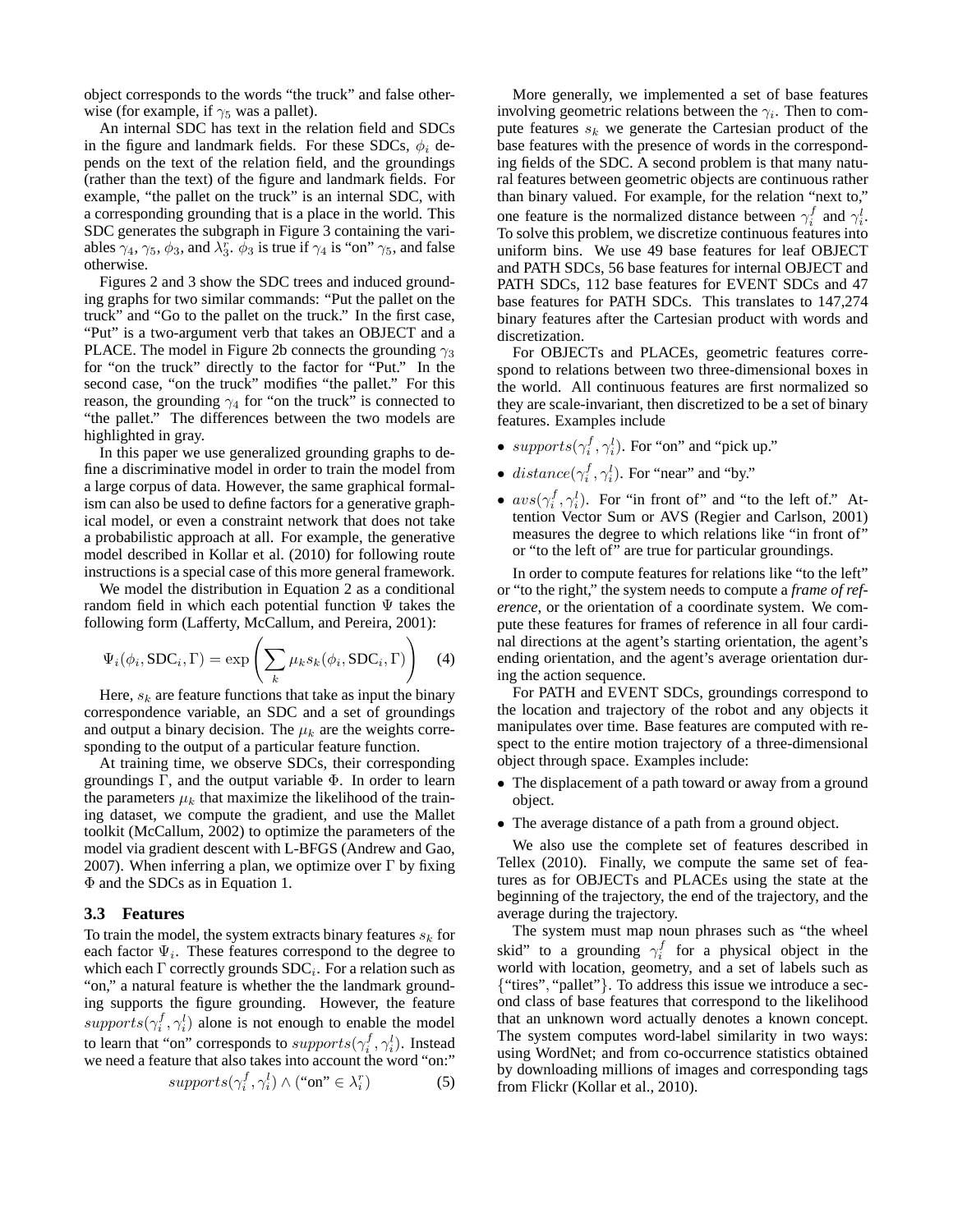# **3.4 Inference**

Given a command, we want to find the set of most probable groundings. During inference, we fix the values of  $\Phi$  and the SDCs and search for groundings Γ that maximize the probability of a match, as in Equation 1. Because the space of potential groundings includes all permutations of object assignments, as well as every feasible sequence of actions the agent might perform, the search space becomes large as the number of objects and potential manipulations in the world increases. In order to make the inference tractable, we use a beam search with a fixed beam-width of twenty in order to bound the number of candidate groundings considered for any particular SDC.

A second optimization is that we search in two passes: the algorithm first finds and scores candidate groundings for OBJECT and PLACE SDCs, then uses those candidates to search the much larger space of robot action sequences, corresponding to EVENTs and PATHs. This optimization exploits the types and independence relations among SDCs to structure the search so that these candidates need to be computed only once, rather than for every possible EVENT.

Once a full set of candidate OBJECT and PLACE groundings is obtained up to the beam width, the system searches over possible action sequences for the agent, scoring each sequence against the language in the EVENT and PATH SDCs of the command. After searching over potential action sequences, the system returns a set of object groundings and a sequence of actions for the agent to perform. Figure 4 shows the actions and groundings identified in response to the command "Put the tire pallet on the truck."

# **4 Evaluation**

To train and evaluate the system, we collected a corpus of natural language commands paired with robot actions and environment state sequences. We use this corpus both to train the model and to evaluate end-to-end performance of the system when following real-world commands from untrained users.

### **4.1 Corpus**

To quickly generate a large corpus of examples of language paired with robot plans, we posted videos of action sequences to Amazon's Mechanical Turk (AMT) and collected language associated with each video. The videos showed a simulated robotic forklift engaging in an action such as picking up a pallet or moving through the environment. Paired with each video, we had a complete log of the state of the environment and the robot's actions. Subjects were asked to type a natural language command that would cause an expert human forklift operator to carry out the action shown in the video. We collected commands from 45 subjects for twenty-two different videos showing the forklift executing an action in a simulated warehouse. Each subject interpreted each video only once, but we collected multiple commands (an average of 13) for each video.

Actions included moving objects from one location to another, picking up objects, and driving to specific locations. Subjects did not see any text describing the actions or objects in the video, leading to a wide variety of natural language commands including nonsensical ones such as "Load the forklift onto the trailer," and misspelled ones such as "tyre" (tire) or "tailor" (trailer). Example commands from the corpus are shown in Figure 1.

To train the system, each SDC must be associated with a grounded object in the world. We manually annotated SDCs in the corpus, and then annotated each OBJECT and PLACE SDC with an appropriate grounding. Each PATH and EVENT grounding was automatically associated with the action or agent path from the log associated with the original video. This approximation is faster to annotate but leads to problems for compound commands such as "Pick up the right skid of tires and place it parallel and a bit closer to the trailer," where each EVENT SDC refers to a different part of the state sequence.

The annotations above provided positive examples of grounded language. In order to train the model, we also need negative examples. We generated negative examples by associating a random grounding with each SDC. Although this heuristic works well for EVENTs and PATHs, ambiguous object SDCs such as "the pallet" or "the one on the right," are often associated with a different, but still correct object (in the context of that phrase alone). For these examples we re-annotated them as positive.

# **4.2 Cost Function Evaluation**

Using the annotated data, we trained the model and evaluated its performance on a held-out test set in a similar environment. We assessed the model's performance at predicting the correspondence variable given access to SDCs and groundings. The test set pairs a disjoint set of scenarios from the training set with language given by subjects from AMT.

| SDC type      | Precision | Recall | F-score | Accuracy |
|---------------|-----------|--------|---------|----------|
| <b>OBJECT</b> | 0.93      | 0.94   | 0.94    | 0.91     |
| <b>PLACE</b>  | 0.70      | 0.70   | 0.70    | 0.70     |
| <b>PATH</b>   | 0.86      | 0.75   | 0.80    | 0.81     |
| <b>EVENT</b>  | 0.84      | 0.73   | 0.78    | 0.80     |
| Overall       | 0.90      | 0.88   | 0.89    | 0.86     |

Table 1: Performance of the learned model at predicting the correspondence variable  $\phi$ .

Table 1 reports overall performance on this test set and performance broken down by SDC type. The performance of the model on this corpus indicates that it robustly learns to predict when SDCs match groundings from the corpus. We evaluated how much training was required to achieve good performance on the test dataset and found that the test error asymptotes at around 1,000 (of 3,000) annotated SDCs.

For OBJECT SDCs, correctly-classified high-scoring examples in the dataset include "the tire pallet," "tires," "pallet," "pallette [*sic*]," "the truck," and "the trailer." Lowscoring examples included SDCs with incorrectly annotated groundings that the system actually got right. A second class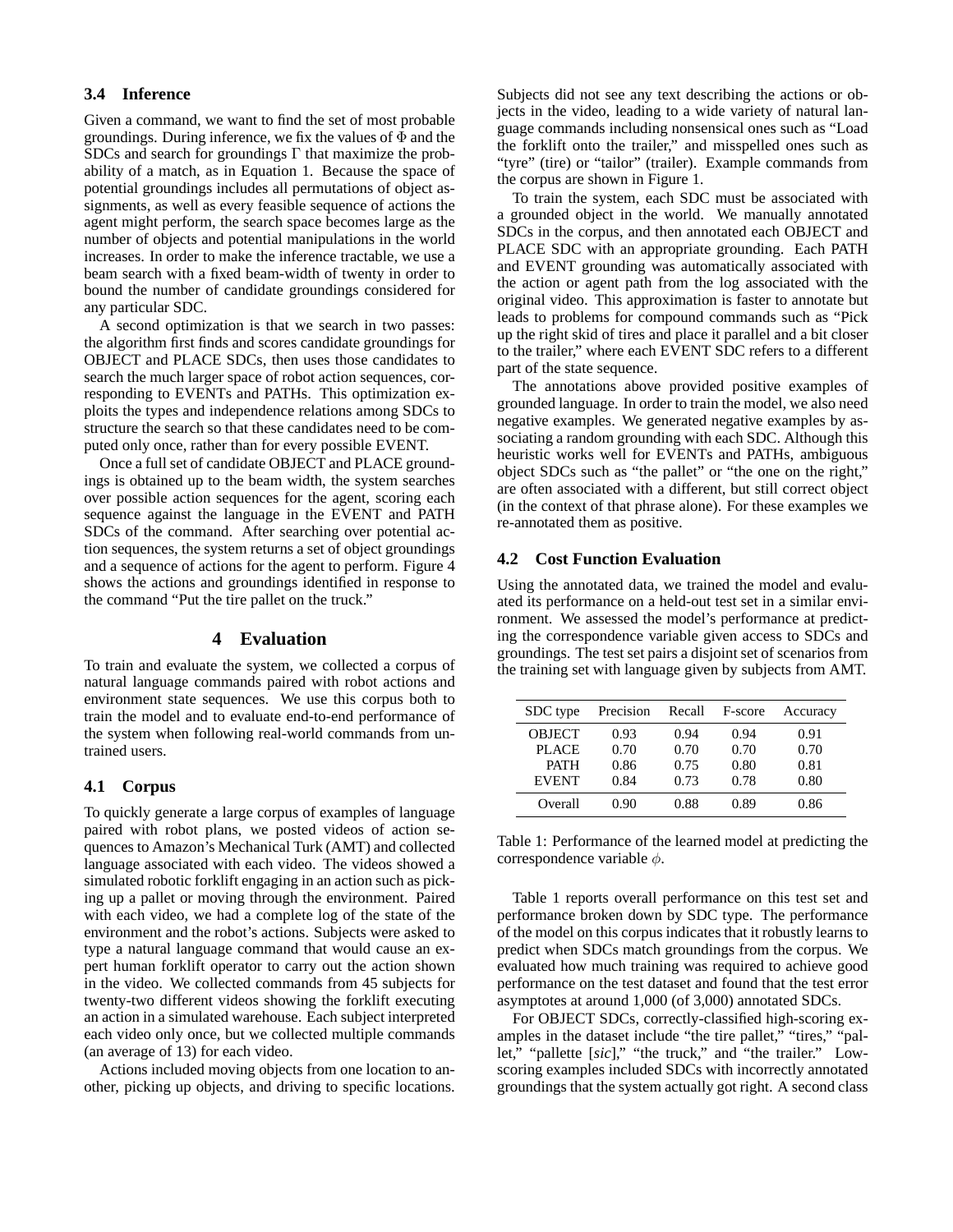

(a) Object groundings (b) Pick up the pallet





(c) Put it on the truck

Figure 4: A sequence of the actions that the forklift takes in response to the command, "Put the tire pallet on the truck." (a) The search grounds objects and places in the world based on their initial positions. (b) The forklift executes the first action, picking up the pallet. (c) The forklift puts the pallet on the trailer.

of low-scoring examples were due to words that did not appear many times in the corpus.

For PLACE SDCs, the system often correctly classifies examples involving the relation "on," such as "on the trailer." However, the model often misclassifies PLACE SDCs that involve frame-of-reference. For example, "just to the right of the furthest skid of tires" requires the model to have features for "furthest" and the principal orientation of the "skid of tires" to reason about which location should be grounded to the language "to the right," or "between the pallets on the ground and the other trailer" requires reasoning about multiple objects and a PLACE SDC that has two arguments.

For EVENT SDCs, the model generally performs well on "pick up," "move," and "take" commands. The model correctly predicts commands such as "Lift pallet box," "Pick up the pallets of tires," and "Take the pallet of tires on the left side of the trailer." We incorrectly predict plans for commands like, "move back to your original spot," or "pull parallel to the skid next to it." The word "parallel" appeared in the corpus only twice, which was probably insufficient to learn a good model. "Move" had few good negative examples, since we did not have in the training set, to use as contrast, paths in which the forklift did not move.

#### **4.3 End-to-end Evaluation**

The fact that the model performs well at predicting the correspondence variable from annotated SDCs and groundings is promising but does not necessarily translate to good end-toend performance when inferring groundings associated with a natural language command (as in Equation 1).

To evaluate end-to-end performance, we inferred plans given only commands from the test set and a starting location for the robot. We segmented commands containing multiple top-level SDCs into separate clauses, and utilized the system to infer a plan and a set of groundings for each clause. Plans were then simulated on a realistic, high-fidelity robot simulator from which we created a video of the robot's actions. We uploaded these videos to AMT, where subjects viewed the video paired with a command and reported their

agreement with the statement, "The forklift in the video is executing the above spoken command" on a five-point Likert scale. We report command-video pairs as correct if the subjects agreed or strongly agreed with the statement, and incorrect if they were neutral, disagreed or strongly disagreed. We collected five annotator judgments for each commandvideo pair.

To validate our evaluation strategy, we conducted the evaluation using known correct and incorrect command-video pairs. In the first condition, subjects saw a command paired with the original video that a different subject watched when creating the command. In the second condition, the subject saw the command paired with random video that was not used to generate the original command. As expected, there was a large difference in performance in the two conditions, shown in Table 2. Despite the diverse and challenging language in our corpus, new annotators agree that commands in the corpus are consistent with the original video. These results show that language in the corpus is understandable by a different annotator.

|                             | Precision           |
|-----------------------------|---------------------|
| Command with original video | $0.91 \ (\pm 0.01)$ |
| Command with random video   | $0.11 \ (\pm 0.02)$ |

Table 2: The fraction of end-to-end commands considered correct by our annotators for known correct and incorrect videos. We show the 95% confidence intervals in parentheses.

We then evaluated our system by considering three different configurations. Serving as a baseline, the first consisted of ground truth SDCs and a random probability distribution, resulting in a constrained search over a random cost function. The second configuration involved ground truth SDCs and our learned distribution, and the third consisted of automatically extracted SDCs with our learned distribution.

Due to the overhead of the end-to-end evaluation, we con-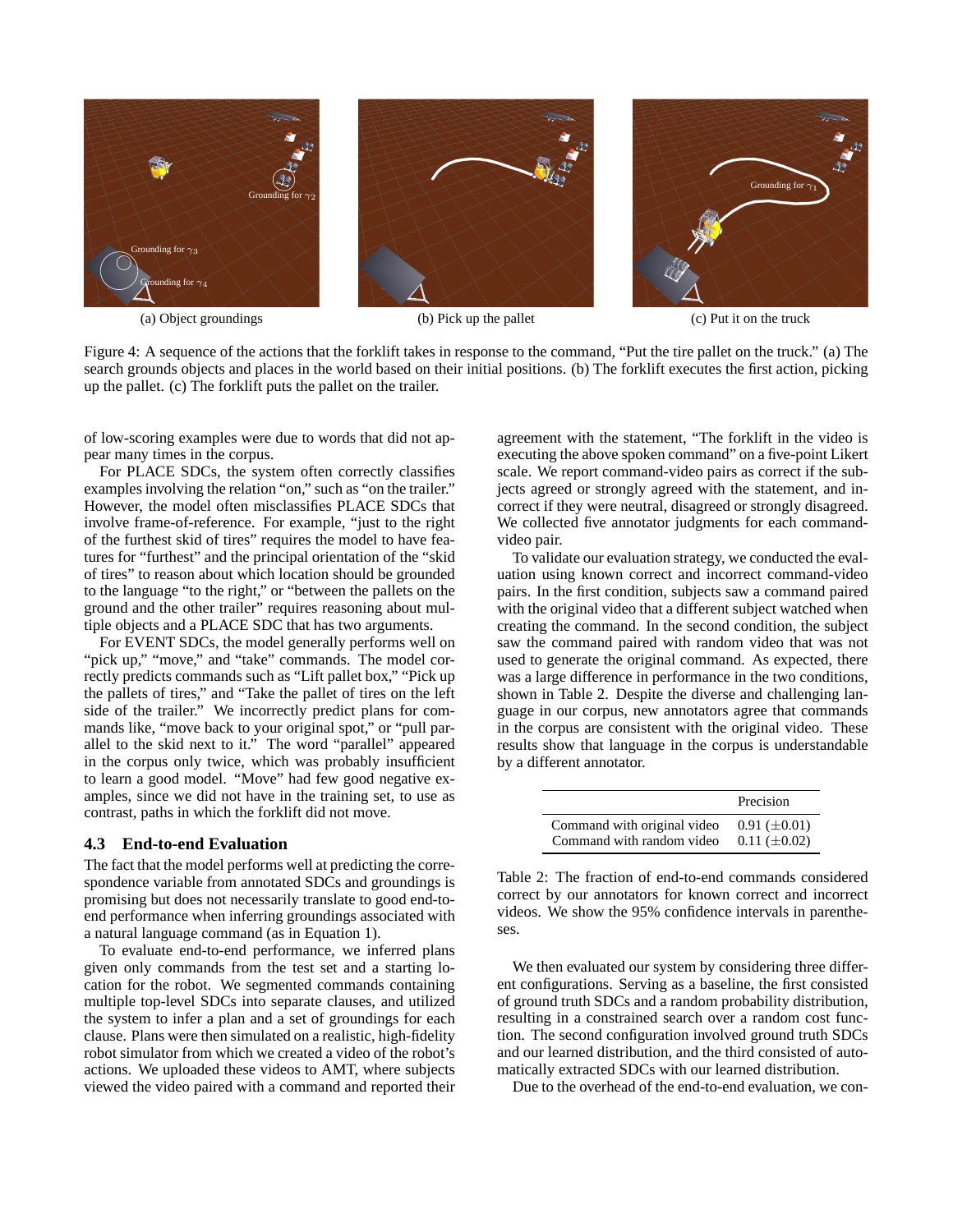|                                          | Precision           |
|------------------------------------------|---------------------|
| Constrained search, random cost          | $0.28 \ (\pm 0.05)$ |
| Ground truth SDCs (top 30), learned cost | $0.63 \ (\pm 0.08)$ |
| Automatic SDCs (top 30), learned cost    | $0.54 \ (\pm 0.08)$ |
| Ground truth SDCs (all), learned cost    | $0.47 \ (\pm 0.04)$ |

Table 3: The fraction of commands considered correct by our annotators for different configurations of our system. We show the 95% confidence intervals in parentheses.

sider results for the top 30 commands with the highest posterior probability of the final plan correctly corresponding to the command text for each configuration. In order to evaluate the relevance of the probability assessment, we also evaluate the entire test set for ground truth SDCs and our learned distribution. Table 3 reports the performance of each configuration along with their 95% confidence intervals. The relatively high performance of the random cost function configuration relative to the random baseline for the corpus is due the fact that the robot is not acting completely randomly on account of the constrained search space. In all conditions, the system performs statistically significantly better than a random cost function.

The system performs noticeably better on the 30 most probable commands than on the entire test set. This result indicates the validity of our probability measure, suggesting that the system has some knowledge of when it is correct and incorrect. The system could use this information to decide when to ask for confirmation before acting.

The system qualitatively produces compelling end-to-end performance. Even when the system makes a mistake, it is often partially correct. For example, it might pick up the left tire pallet instead of the right one. Other problems stem from ambiguous or unusual language in the corpus commands, such as "remove the goods" or "then swing to the right," that make the inference particularly challenging. Despite these limitations, however, our system successfully follows commands such as "Put the tire pallet on the truck," "Pick up the tire pallet" and "put down the tire pallet" and "go to the truck," using only data from the corpus to learn the model.

Although we conducted our evaluation with single SDCs, the framework supports multiple SDCs by performing beam search to find groundings for all components in both SDCs. Using this algorithm, the system successfully followed the commands listed in Figure 1. These commands are more challenging than those with single SDCs because the search space is larger, because there are often dependencies between commands, and because these commands often contain unresolved pronouns like "it."

## **5 Conclusion**

In this paper, we present an approach for automatically generating a probabilistic graphical model according to the structure of natural language navigation or mobile manipulation commands. Our system automatically learns the meanings of complex manipulation verbs such as "put" or "take" from a corpus of natural language commands paired

with correct robot actions. We demonstrate promising performance at following natural language commands from a challenging corpus collected from untrained users.

Our work constitutes a step toward robust language understanding systems, but many challenges remain. One limitation of our approach is the need for annotated training data. Unsupervised or semi-supervised modeling frameworks in which the object groundings are latent variables have the potential to exploit much larger corpora without the expense of annotation. Another limitation is the size of the search space; more complicated task domains require deeper search and more sophisticated algorithms. In particular, we plan to extend our approach to perform inference over possible parses as well as groundings in the world.

Our model provides a starting point for incorporating dialog, because it not only returns a plan corresponding to the command, but also groundings (with confidence scores) for each component in the command. This information can enable the system to identify confusing parts of the command in order to ask clarifying questions.

There are many complex linguistic phenomena that our framework does not yet support, such as abstract objects, negation, anaphora, conditionals, and quantifiers. Many of these could be addressed with a richer model, as in Liang, Jordan, and Klein (2011). For example, our framework does not currently handle negation, such as "Don't pick up the pallet," but it might be possible to do so by fixing some correspondence variables to false (rather than true) during inference. The system could represent anaphora such as "it" in "Pick up the pallet and put it on the truck" by adding a factor linking "it" with its referent, "the pallet." The system could handle abstract objects such as "the row of pallets" if all possible objects were added to the space of candidate groundings. Since each of these modifications would substantially increase the size of the search space, solving these problems will require efficient approximate inference techniques combined with heuristic functions to make the search problem tractable.

## **6 Acknowledgments**

We would like to thank Alejandro Perez, as well as the annotators on Amazon Mechanical Turk and the members of the Turker Nation forum. This work was sponsored by the Robotics Consortium of the U.S Army Research Laboratory under the Collaborative Technology Alliance Program, Cooperative Agreement W911NF-10-2-0016, and by the Office of Naval Research under MURI N00014-07-1-0749.

#### **References**

- Andrew, G., and Gao, J. 2007. Scalable training of L1 regularized log-linear models. In *Proc. Int'l Conf. on Machine Learning (ICML)*.
- de Marneffe, M.; MacCartney, B.; and Manning, C. 2006. Generating typed dependency parses from phrase structure parses. In *Proc. Int'l Conf. on Language Resources and Evaluation (LREC)*, 449–454.
- Dzifcak, J.; Scheutz, M.; Baral, C.; and Schermerhorn, P. 2009. What to do and how to do it: Translating natu-